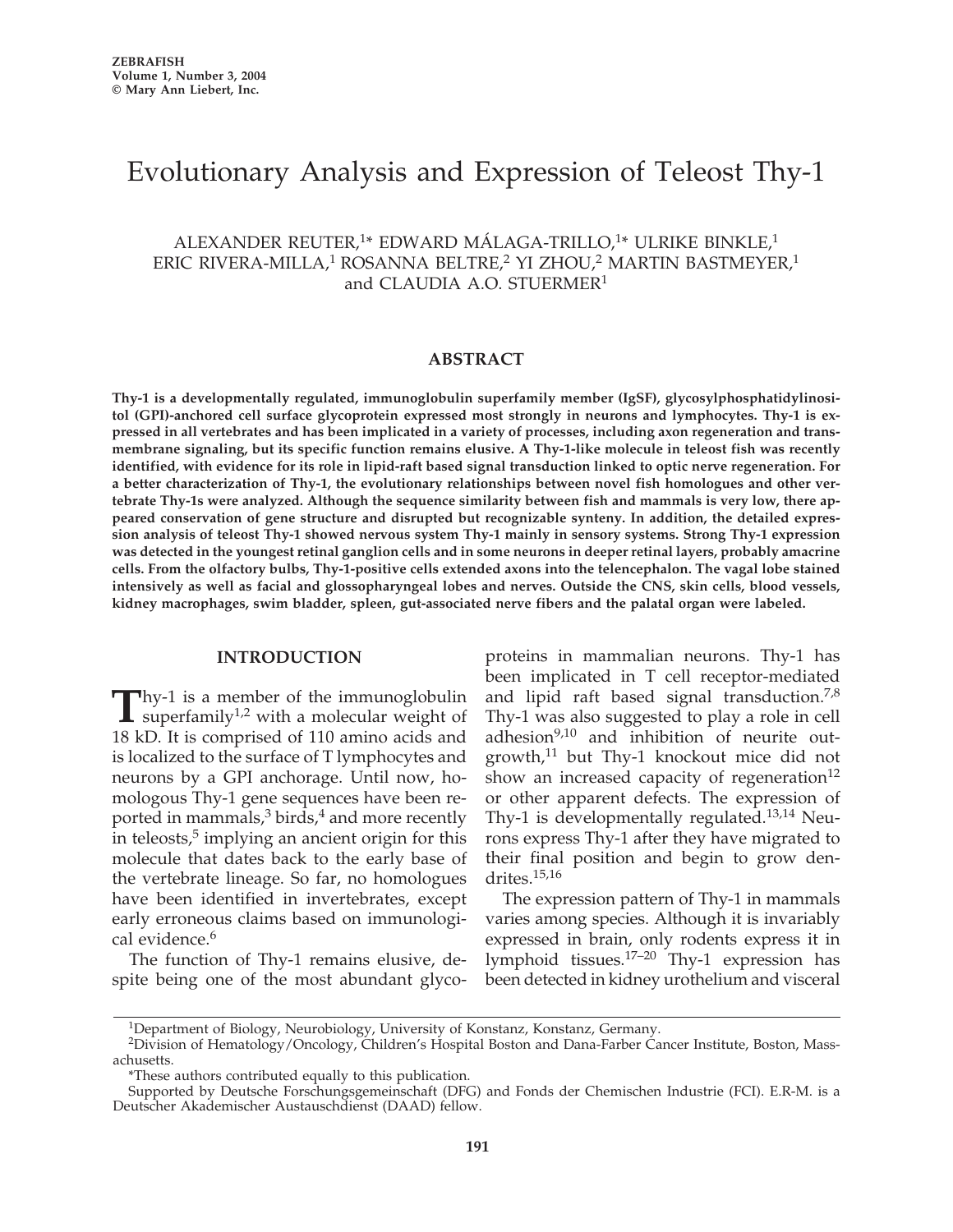smooth muscle, as well as in human but not in murine kidney tubules and blood vessels. In both species, expression can be detected in skin fibroblasts and connective tissues, but the function of Thy-1 in these tissues remains unclear.

Recently, homologues of Thy-1 in goldfish and zebrafish were identified and its upregulation shown in regenerating goldfish optic nerve.<sup>5</sup> Moreover, Thy-1 is enriched on the regenerating axons throughout their path into the optic tectum<sup>21</sup> and is associated with Reggie/ Flotillin proteins in lipid raft microdomains.<sup>22</sup> In fact, Reggies were identified through coimmunoprecipitation with mAB M802 against fish Thy- $1.5,21$  This association with Reggierafts also occurs in Jurkat T cells and PC12 cells, where coclusters of Thy-1 and Reggies are distributed in a punctate pattern along the plasma membrane and into the PC12 cell neurites. The coclusters also are spatially condensed at cell contact sites and Jurkat T cell caps, $7,22$  suggesting that Thy-1 participates in the communication between cells.

Prerequisite for protein functional analyses in vivo, for instance via morpholino (antisense RNA) knockdown, is the accurate knowledge of the Thy-1 gene and protein expression pattern in fish. Here, the evolutionary relationships between fish and mammalian homologues were analyzed, as well as its expression in adult and juvenile fish.

## **MATERIALS AND METHODS**

#### *Immunohistochemistry*

MAB M802 against goldfish Thy-1 was applied to methanol-fixed goldfish cryosections at room temperature (RT) for 1 hour. The cells were washed and incubated with an Alexa 488 coupled donkey anti-mouse secondary antibody and with 4',6-diamidino-2-phenylindole (DAPI) for nuclei staining for 1 hour at RT. The sections were mounted with Mowiol containing n-propylgallate as an antifading agent. The sections were analysed using a Zeiss Axioplan 2 fluorescence microscope.

#### *Retina and Tissue Preparation*

Goldfish were maintained in the central animal facilities (Tierforschungsanlage [TFA], University of Konstanz). The optic nerves of adult goldfish (5–8 cm long) were transected under MS 222 anesthesia in compliance with animal welfare legislation. Retinae were isolated and attached to nylon membranes, placed on polylysine/laminin-coated coverslips, and incubated in F12 medium (with 12% fetal calf serum) in a humidified chamber at 28°C.

#### *Molecular Evolutionary and Genomic Analysis*

Previously obtained Thy-1 DNA and amino acid sequences were used to search public genome and EST databases for novel homologous genes in fish. Best matches were analyzed for consistent open reading frames (ORF). Multiple sequence alignments were initially performed with CLUSTALW (PAM-250 scoring matrix) at http://www.ebi.ac.uk/clustalw/ index.html, and further optimized manually based on previously reported Thy-structural information, $\frac{2}{3}$  as well as on secondary structure predictions at  $http://www.aber.ac.uk/~phi-$ </u> www/prof/ by the Aberystwyth Computational Biology Group (University of Wales). Neighbor Joining phylogenetic trees were reconstructed with distance methods in Phylogenetic Analysis Using Parsimony (PAUP) v4.0d64 (Sinauer Associates, Massachusetts). Reliability of tree topologies was estimated by 1000 bootstrap replications. To determine synteny, the fish and mammalian genomic regions around *Thy-1* genes were analyzed for gene content and order using GENSCAN at http:// genes.mit.edu/GENSCAN.html, and subsequent reciprocal BLAST searches at http:// www.ncbi.nlm.nih.gov/BLAST/, http://www. ensembl.org, and http://www.jgi.doe.gov/ genomes/index.html). Human, mouse, *Takifugu*, and zebrafish (assembly version 4, Zv4) genomic data were obtained from the corresponding databases at http://www.ensembl. org/. Zebrafish *Thy-1* was mapped using a radiation hybrid panel as previously described.3

#### **RESULTS**

# *Evolutionary Relationships Among Vertebrate Thy-1 Genes*

To establish whether functional homology between distantly related Thy-1 proteins could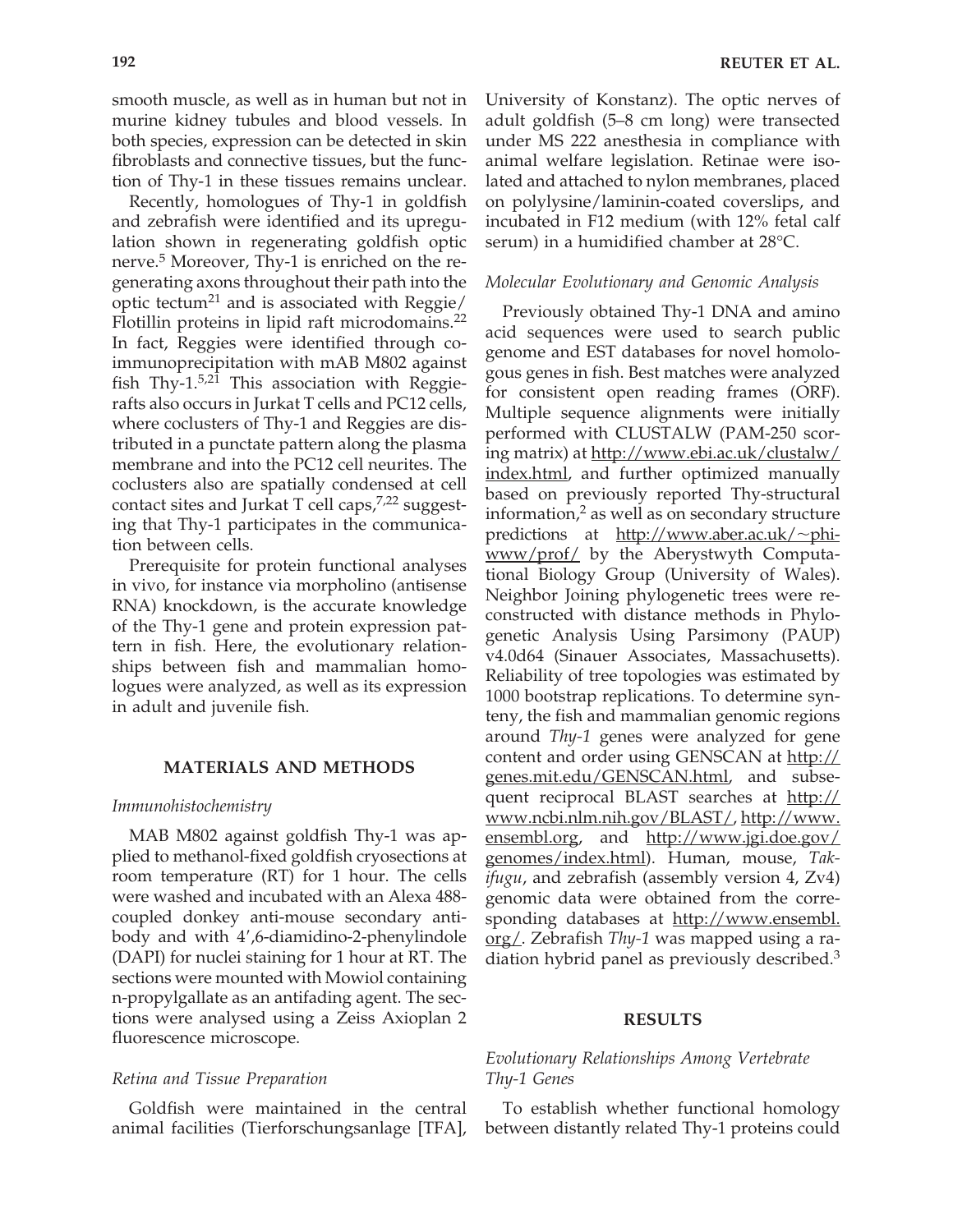| Human   |                       |                                 |   | MNLAISIALLLT VLOVSRGO KVTSL--TACLVD -OS LRLDCRH EN-TSSSP--I OYEFS-LTRE TK- KHVL-FGTV --GVPEH |                                                                                                               |
|---------|-----------------------|---------------------------------|---|----------------------------------------------------------------------------------------------|---------------------------------------------------------------------------------------------------------------|
| Mouse   |                       |                                 |   | MNPAISVALLLS VLOVSRGO KVTSL--TACLVN -ON LRLDCRH ENNTKDNS--I OHEFS-LTRE KR- KHVL-SGTL --GIPEH |                                                                                                               |
| Rat     |                       |                                 |   | MNPVISITLLLS VLQMSRGQ RVISL--TACLVN -QN LRLDCRH ENNTN-LP--I QHEFS-LTRE KK- KHVL-SGTL --GVPEH |                                                                                                               |
| Chicken |                       |                                 |   | MNPTVSIAVILT VLOAAHCO MIRDL--SACLLG -OS LRVDCRY ENKTS-DP--L TYEFS-LTKD NR- KHIIOS-TI --SVSEN |                                                                                                               |
| Danio   |                       |                                 |   | MLCYTAFA-TLFLL GVVTAQ --TSLRITSCLTK DQN LQMSCTF ---TPAPDTKL -SKTCYYMTD N-- KLIG-S-TN SSSTPDS |                                                                                                               |
| Fugu    |                       |                                 |   | MLFLT----TVLLF GLVSAO KVIRL--NYCSIA EDH LRIDCKY ---T--LPPES PEPFCKYTNG KR- -LFDTTDPD --EEOHA |                                                                                                               |
| Catfish |                       |                                 |   | MMYYSVLA-SFCLL GMASSQ SINSL--TACLTK DQN LQMECRF ---T--LPNQG -NATCTYVVD KK- --VAAS-TN ITNKVDP |                                                                                                               |
| $E-Ray$ |                       |                                 |   | MNPLLILSV-LAVL PLMEGO KITKL--EACTTE TND LSLNCYY ---TKSS--EI IYEWSVL-KE NNO TLVLAS-TI OPNKVSP |                                                                                                               |
|         |                       | А                               | в | c                                                                                            | C.                                                                                                            |
|         |                       |                                 |   |                                                                                              |                                                                                                               |
|         |                       | II                              |   | III                                                                                          |                                                                                                               |
| Human   | TYRSRTNFTS KY-        |                                 |   |                                                                                              | NMK-VLYLSAFT SKDE GTYTCALHH SGH SPPISSONVT-VLR DKLVK-C EGISLLAQNTSW--LLLLLLSLSLLQATDFMSL                      |
| Mouse   | <b>TYRSRVTLSN OPY</b> |                                 |   |                                                                                              | -IK-VLTLANFT TKDE GDYFCELOV SGA NPMSSNKSIS-VYR DKLVK-C GGISLLVONTSW--MLLLLLSLSLLOALDFISL                      |
| Rat     | TYRSRVNLFS DR-        |                                 |   |                                                                                              | FIK-VLTLANFT TKDE GDYMCELRV SGO NPTSSNKTIN-VIR DKLVK-C GGISLLVONTSW--LLLLLLSLSFLOATDFISL                      |
| Chicken | VYRNRANVTM HK-        |                                 |   |                                                                                              | NLVC-LYLHSFT TSDE GVYMCELKA TND YTGNQIKNIT-VIK DKLEK-C AGFSLLIQNTSW---LLLLLSLPLLQAVDFVSL                      |
| Danio   | TFRNRANVTI TD-        |                                 |   |                                                                                              | N-KCDLYLKGLP DSKP ANYTCFIRQ TAA --PVSIIQ-T-VDK SKLQT-C SAWSVL-QH-SGVAFLLGFLTFPLLSELL                          |
| Fuqu    | PFRNRAKVRL FPG-       | NI-CRLLFKNLP NGKS -NFTCNIK      |   |                                                                                              | YG- N--SSTVSKTSVVE KKLLLPC SAWSVLLQSCSG-LLLTLMTLRVLLECHWL                                                     |
| Catfish | <b>AFONRGSVNM HSD</b> | -- KCVFTLTGFA DSEP KMYNCTIOO DK |   |                                                                                              | S--VLNMGLT-VDK KKTVA-C SAGNTL-KH-GGVILLLAFV-LPLLSGML                                                          |
| $E-Ray$ |                       |                                 |   |                                                                                              | TFKDRVKLTL TDV- -- QLRANLTGFA ASDN GMYTCRLRA KTE TMQEFNRTIS-VLK ATVPK-C GASGLL-PNTSW--MLCLLLLFPVLQALNAFPCGNEN |
|         | D                     | E                               |   |                                                                                              |                                                                                                               |
|         |                       |                                 |   | G                                                                                            |                                                                                                               |

**FIG. 1.** Amino acid alignment of vertebrate Thy-1 molecules. Residues predicted to form  $\alpha$ -helical stretches are shown in *blue* (and *bold* when conserved), underscored by green horizontal bars, and named according to Williams and Gagnon2; predicted N-glycosylation sites are framed in *grey boxes* and mouse functional ones indicated with *roman numerals*; cysteines involved in disulfide bridge formation are shown in *red*; *black vertical bars* indicate the position of the exon boundaries in the gene.

be inferred from molecular conservation, we examined the degree of evolutionary variation between the amino acid sequences of fish Thy-1 and those of mammals and birds.

Avian and mammalian Thy-1 molecules are highly conserved in sequence (about 65% similarity, compared to the  $\geq$ 75% observed among mammalian sequences); importantly, distinctive structural/functional features are conserved between the Thy-1 of birds and mammals, such as protein size, the location of a GPI-anchor, cysteine residues and N-glycosylation sites (Fig. 1), suggesting a highly conserved function between the two classes of land vertebrates.

The situation in fish is highly contrasting. We extended our analysis by including the Thy-1 amino acid sequence of zebrafish, $5$  as well as newly obtained sequences from *Takifugu*, catfish, and the cartilaginous electric ray. The sequences of electric ray (Acc. no. AJ276366) and catfish (Acc. no. BM027934) were obtained from ESTs by Genbank database searches, whereas the *Takifugu* sequence (Acc. No. BK005221) was assembled from the *Takifugu* genomic sequence (Acc. No.CAAB01000000). Since genomic data is publicly available for zebrafish and *Takifugu* (see Materials and Methods), we analyzed their gene structure, and found it to be the same as that of tetrapod Thy-1s, with the open reading frame (ORF) encoded in three exons. Using bioinformatic tools, we also could predict a consistent Ig folding for all fish Thy-1 homologues. Despite these general similarities, large differences between fish and mammalian molecules were also evident, such as a dramatic reduction in sequence similarity to an average of 20% and a slight variation in protein size, indicating rapid rates of molecular substitution and the occurrence of insertion/deletion events, respectively.



**FIG. 2. Evolutionary relationships among vertebrate Thy-1 sequences, based on an optimized amino acid alignment.** Numbers at nodes indicate bootstrap confidence values.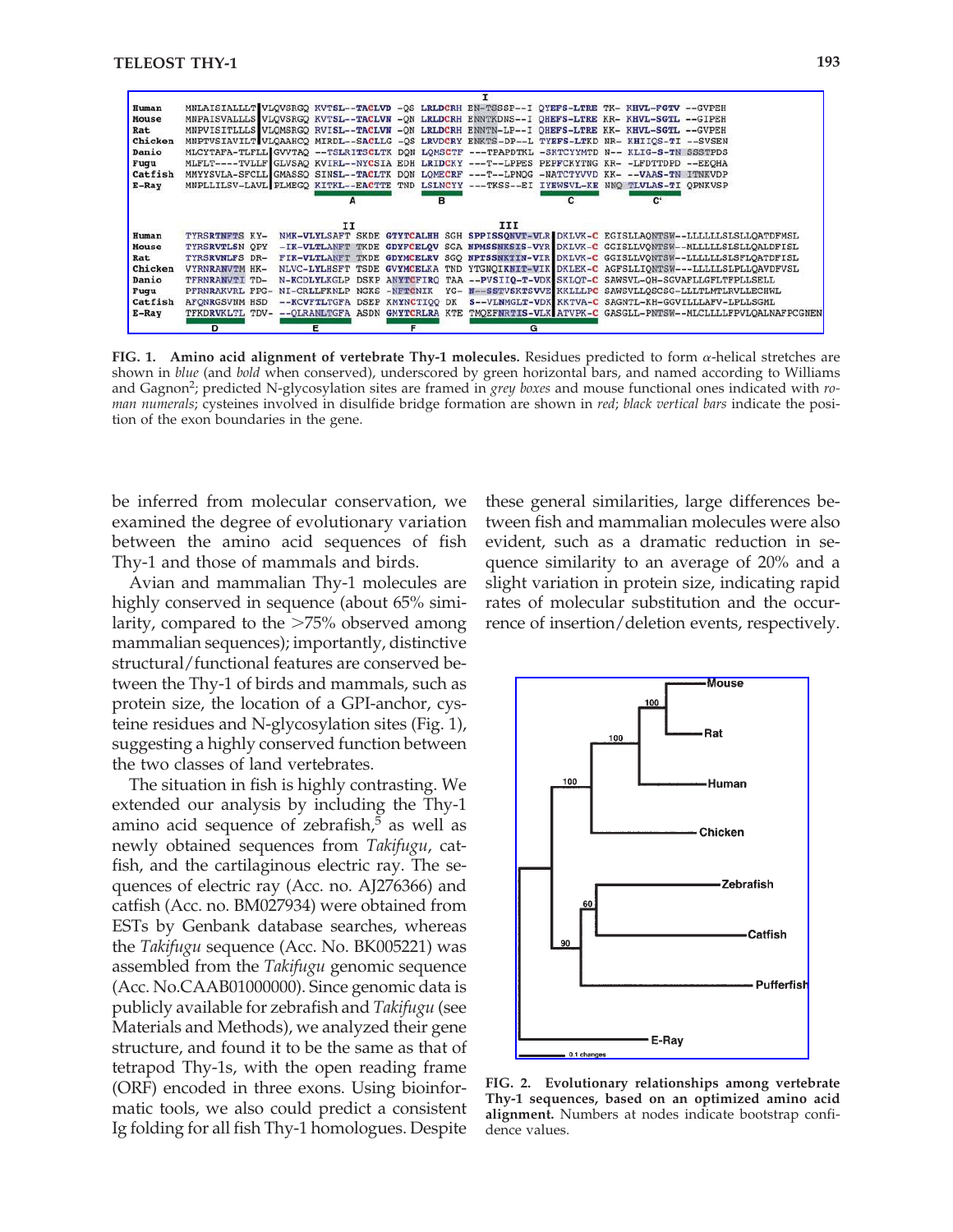

**FIG. 3. Syntenic relationships between the human (***green***) and zebrafish (***blue***) genomic regions containing Thy1 genes (***red***).** *Colored* and *grey boxes* represent relevant and unrelated genes, respectively; *discontinuous lines* indicate longer intervals with unrelated genes (mosaicism).

Closer inspection of sequences in an optimized alignment showed that the number and exact location of putative N-glycosylation sites varied markedly in all fish species considered, and was different from the invariant pattern of three sites found in mammalian and chick Thy-1 molecules (Fig. 1), indicating that fish produce somewhat differently modified Thy-1 glycoproteins than land vertebrates. However, the partial deglycosylation data of Deininger et al., $<sup>5</sup>$  which show</sup> three partially deglycosylated bands in addition to the fully deglycosylated form, suggest that although more putative glycosylation sites of variable location may be available in teleost sequences, the same number of functional sites is conserved between fish and mammals.

The phylogenetic tree in Figure 2 summarizes the evolutionary relationships between vertebrate Thy-1 proteins. With the electric ray at the root of the phylogram, two major clusters (bony fish and land vertebrates) are recovered, both of them internally structured according to the accepted taxonomic groupings. When comparing the branch lengths (genetic distances) in the tree, a remarkable difference emerges between fish and tetrapod Thy-1 molecules, namely the large genetic divergence between teleost sequences, indicating that bony fish homologues have accumulated amino acid substitutions at a higher rate than their tetrapod counterparts. We also assessed the differences between the fish and mammalian Thy-1 genomic regions, by analyzing the corresponding chromosomal segments in human chromosome 11q23, mouse chromosome 9B, zebrafish, and *Takifugu*, and by taking advantage of the publicly available

**FIG. 4. Immunohistochemical localization of Thy-1 in the adult goldfish brain.** M802 was detected by a Alexa488–coupled secondary AB (*green*), whereas the nuclei of the cells were stained by DAPI (*blue*). (**A**) Overview of a sagittal goldfish brain section. The boxes delineate the approximate position of photomicrographs **B** and **C**. (**B**) Sagittal section of the bulbus olfactorius (BO) where groups of cells are labeled (*arrows*). (**C**) Sagittal section of the vagal lobe. The main sensory root (*arrow*) and the capsular sensory root (*arrowhead*) are labeled intensely. (**D**) Overview of a caudal goldfish vagal lobe cross section. The rectangle demarcates the approximate position of photomicrograph **E**. The caudal sensory root (*large arrow*) and the capsular sensory root (*small arrows*) are marked. (**E**) Caudal goldfish vagal lobe cross section. Label is concentrated at the caudal sensory root (*arrow*), the ventral motoneuron group of the vagus nerve (nXM, *arrowhead*) and the capsular sensory root (*small arrows*). (**F**) Overview of a central goldfish vagal lobe cross section. The rectangle demarcates the approximate position of photomicrograph **G**. Main sensory root (MSR), cutaneous sensory root (CSR), vagal lobe (LX), facial lobe (LVII), and glossopharyngeal lobe (LIX) are marked. (**G**) Central goldfish vagal lobe cross section. Positive immunoreactivity for Thy-1 can be detected in the MSR (*arrowhead*), CSR (*arrow*), and weaker in the facial and glossopharyngeal lobes. (**H**) Section of a goldfish vagal lobe labeled for Thy-1. Label is concentrated in layers II (capsular sensory root) and XII (MSR). (**I**) Cross section of a goldfish brain in the vagal lobe region. In addition to the staining in the vagal lobe (*arrows*), weaker label can be detected in facial (LVII) and glossopharyngeal lobe (LIX). Nuclei were counterstained with DAPI. Scale bars: 50  $\mu$ m for **H**, 300  $\mu$ m for **B**, and 500  $\mu$ m for **C**, **E** , **G**, and **I** .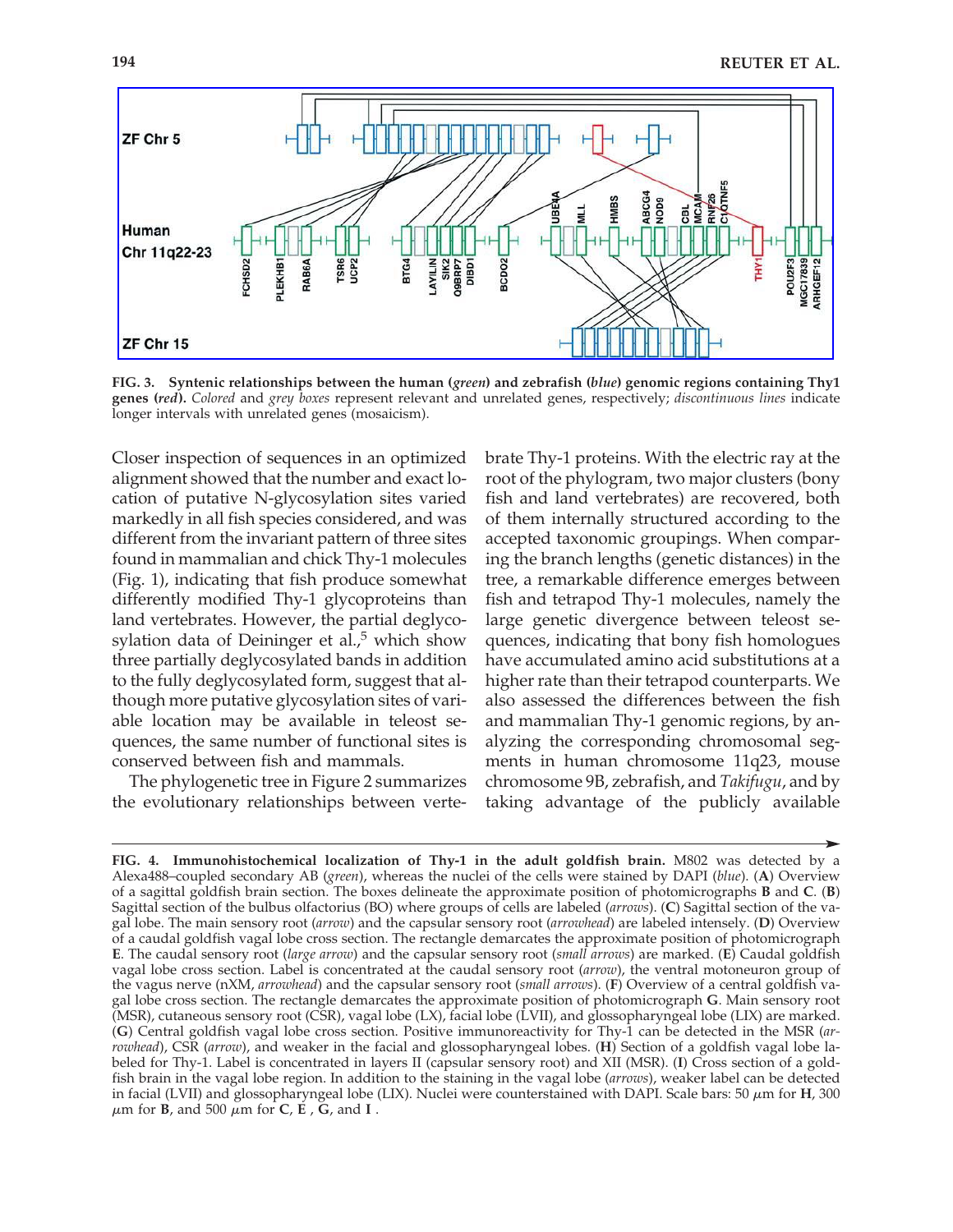

**FIG. 4.**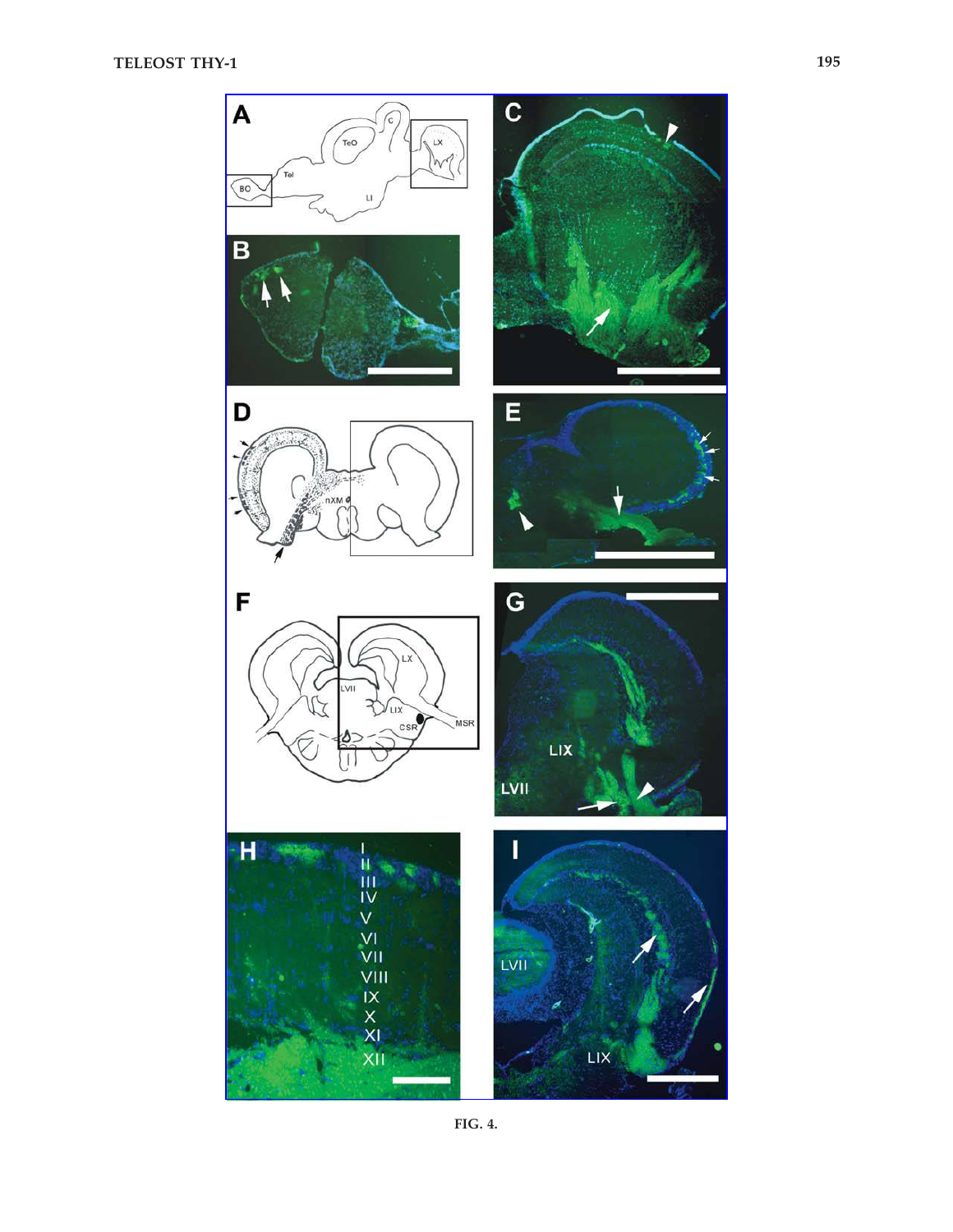bioinformatic databases (see Materials and Methods). In both teleost fish, we identified two main genomic regions containing relevant homologues of mammalian Thy-1 gene neighbors. Figure 3 summarizes the zebrafish data; two chromosomes, 5 and 15, display overlapping segment homologies to the mammalian genomic region containing Thy-1 and are likely to represent duplicated chromosomal blocks. Because their gene contents are complementary, they are likely to have undergone differential gene loss: only the block in chromosome 5 retains a Thy-1 homologue, and its genomic localization was established by radiation hybrid mapping. Interestingly, two large blocks of genes known to be linked upstream of Thy-1 in humans were also found tightly linked but separated on zebrafish chromosomes 5 and 15 (Fig. 3), suggesting that the duplicated Thy-1 regions of fish underwent independent and extensive changes that disrupted the conserved syntenic relationships seen in mammals, possibly dri-

# *Thy-1 Expression in the Nervous System*

ving rapid molecular divergence.

In agreement with the tissue distribution of Thy-1 in most mammals and chicken, $23$  Thy-1 is expressed most strongly in specific regions of the brain, especially sensory systems: neurons of the olfactory bulb (Fig. 4B), the VII, IX, and X nerve and the vagal (Fig. 4C), as well as facial and glossopharyngeal lobes.

The teleost vagal lobe is a highly laminated structure, consisting of 16 histologically distinguishable layers.24–26 The 11 most external layers make up the sensory zone. Odd numbered layers contain neurons and even numbered layers axons. The sensory and the deeper motor zone are separated by two fiber layers. The two innermost motor zone layers are localized above the ependymal layer which faces the fourth ventricle. Besides a weak general staining, the anti-Thy-1 AB labeled intensely the main sensory root (MSR) of the vagus nerve that enters the vagal lobe ventrally (Figs. 4B, 4E, 4G). Axons in this root ascend dorsally, form the fibrous twelfth layer of the vagal lobe which, therefore, stains intensely (Figs. 4C, 4E, 4H, 4I). The capsular sensory root which courses tangentially along the superficial part of the vagal lobe and forms the second layer (Figs. 4E, 4G,

4H) is also strongly stained, and so are the caudal sensory root (Fig. 4E), the cutaneous sensory root (CSR, Fig. 4G), and the ventral motoneuron group of the vagus nerve (nXM, Figs. 4D, 4E). The facial (LVII) and glossopharyngeal lobes (LIX), as well as the facial nerve are less intensely labeled than the vagal lobe (Fig. 4I). Although there was some staining in the brainstem, most likely the cutaneous sensory root of the vagus nerve, no Thy-1 immunoreactivity was detected in the spinal cord. In more anterior regions of the brain, the olfactory bulbs contain Thy-1 positive cells which extend axons into the telencephalon (Figs. 4B, 5A). A typical feature of Thy-1 in fish is its expression in endothelial cells of blood vessels (Fig. 5B) and capillaries in the brain, optic nerve, and retina (Fig. 5C). Here Thy-1 expression is particularly high at contact sites (marked by arrows).

In the retina of adult goldfish, Thy-1 expression is restricted to the youngest RGCs at the retinal margin and to new growing axons (Fig. 5D). Interestingly, RGCs at the retinal margin are only labeled in fish -12 mm length whereas RGCs of fish smaller than that and larvae or embryos are not labeled. Yet, when the optic nerve was lesioned and RGC axons regenerate, all RGCs including the most central ones express Thy-1 which failed to do so in the small fish (Fig. 5E). In addition, some neurons in deeper retinal layers, are labeled (Fig. 5F). Whole mounted embryos exhibited no Thy-1 immunoreactivity above background before a stage corresponding to the 48h zebrafish larva, when staining of the skin becomes evident.

# *Expression Pattern in Nonneuronal Tissues*

Outside the CNS, labeling is concentrated in epithelia such as the skin (data not shown), in the blood vessels—especially adjacent to the heart—and in the swim bladder (Fig. 6A). The intestine (Fig. 6B) shows strong staining in the smooth muscle cell layer. Strongly stained cells are detected in the intestine (Fig. 6B), the kidney tubules (Fig. 6C), the gill arches (Fig. 6D), the oral cavity and the palatal organ (Fig. 6E) which, due to the irregularity of their distribution and occurrence, most likely represent macrophages and, occasionally, sensory neurons of the gustatory system. Also labeled are the cartilageous structures of the palatal plate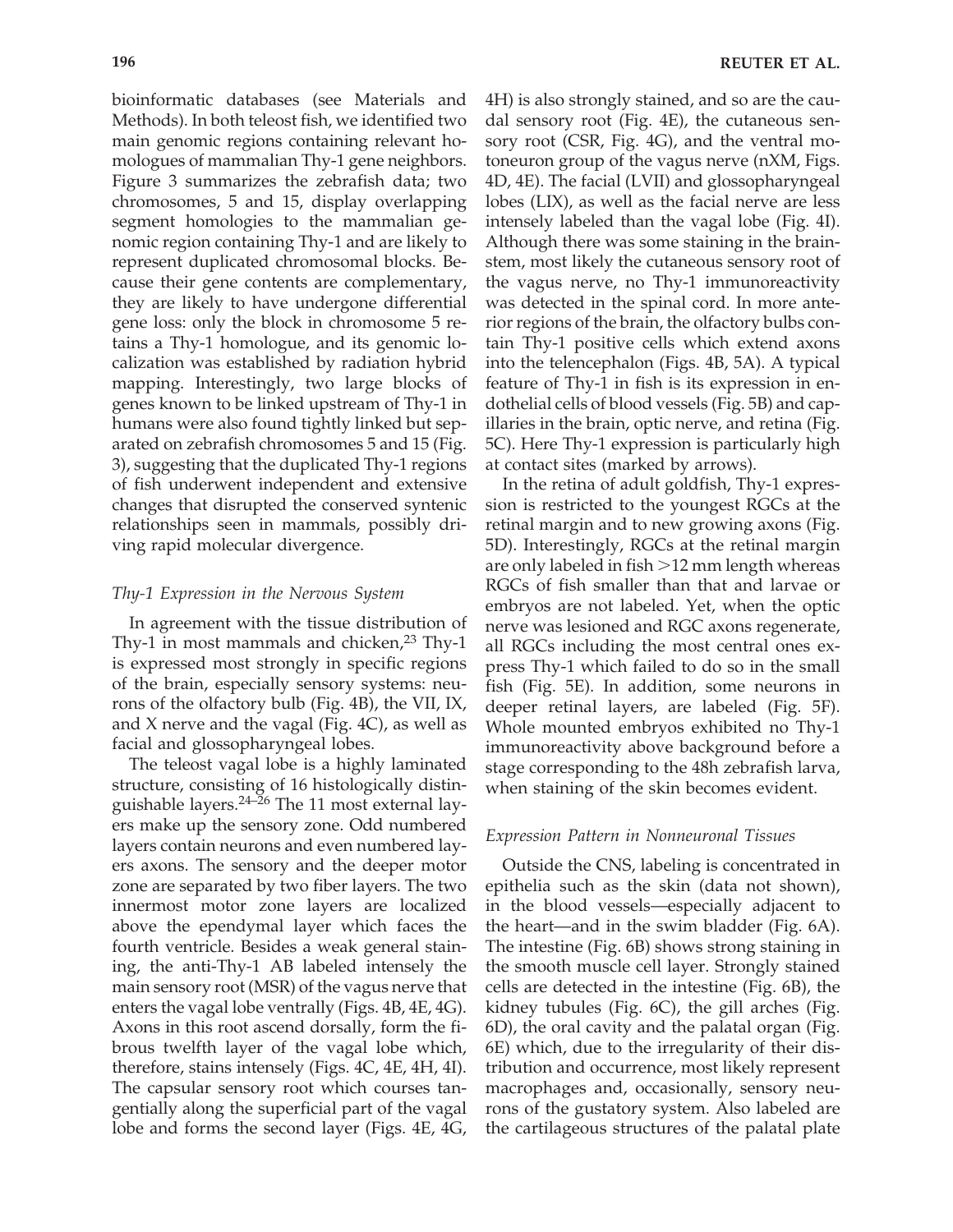

**FIG. 5. Immunohistochemical localization of Thy-1 in adult goldfish nervous tissues.** (**A**) Dorsal view on the rostral part of a goldfish brain labeled for Thy-1. From the olfactory bulbs (*top*), M802–positive cells (*arrows*) extend axons into the telencephalon. (**D**) and (**E**) Thy-1 immunoreactivity outlines endothelial cells of brain (B) and retinal (C) capillaries and is particularly intense at cell-cell contact sites (*arrows*). (**D**) In the normal retina, only the newborn retinal ganglion cells (*arrowheads*) at the margin of the retina and retinal axon fascicles (*arrowheads*) are labeled. (**E**) During axonal regeneration, however, Mab M802 labels all RGCs (*arrows*) and retinal axons heading towards the center of the retina (*arrowhead*). (**F**) In deeper retinal layers, some neurons which most likely represent amacrine cells, are stained. Where necessary, nuclei were counterstained with DAPI. Scale bars: 50  $\mu$ m for (**B**) to (**F**) and 500  $\mu$ m for (**A**).



**FIG. 6. Immunohistochemical localization of Thy-1 in adult nonneural tissues**. Sections of several tissues labeled with M802 (*green fluorescence*) and counterstained with DAPI to visualize the nuclei where necessary. (**A**) The connective tissue in the swim bladder shows strong Thy-1 staining. (**B**) In the intestine, very strong label can be observed in the smooth muscle layer and in single cells of the mucosa (*arrows*). (**C**) In the kidney, single cells, most likely macrophages, are labeled by mAB M802. (**D**) In the gill arches, the cartilage and single cells (*arrow*) are labeled, as in  $\theta$  the palatal organ (**E**). Scale bars : 50  $\mu$ m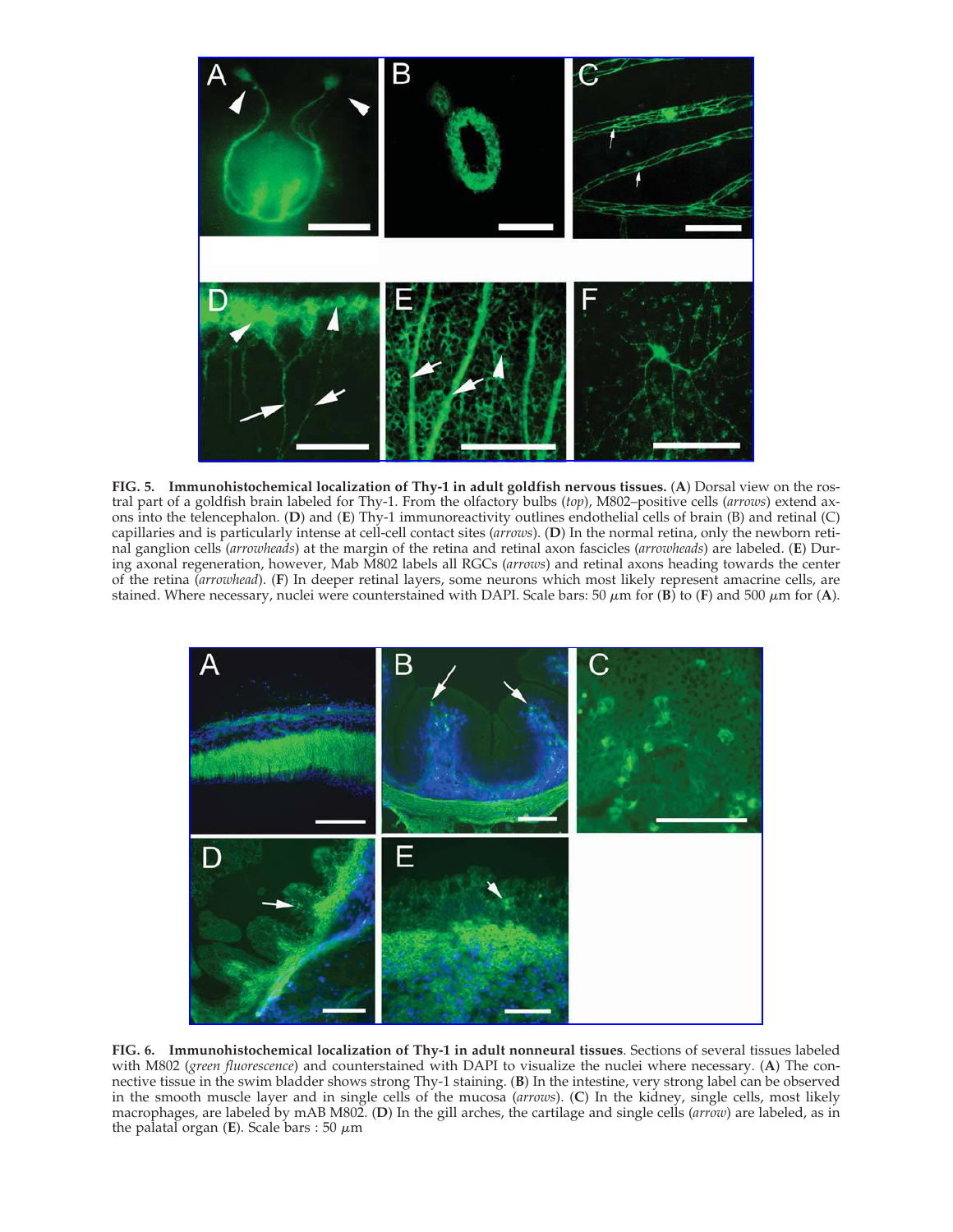and the gill arches (Figs. 6D, 6E) and, to a lesser extent, the tubules of the kidney and the spleen (data not shown).

#### **DISCUSSION**

The aim of the present study was to characterize more closely the teleost Thy-1, homologues of which were known in mammals and birds for years without definitive proof of its function. We used antibody M802 to analyze the tissue distribution of the teleost Thy-1 homolog, and bioinformatics to learn about its evolution and potential shift of function. Whereas the exact physiological role of Thy-1 remains elusive, the high similarity among mammalian molecules has been suggestive of an important function with adaptive value for the organism. Not only polypeptide length and primary amino acid sequence are highly conserved (Fig. 1), but also gene coding structure and location in the genome. In contrast, fish and mammalian Thy-1 are highly divergent in their amino acid sequences, and their homology relationship was originally inferred based on threshold levels of sequence and length similarity in database searches, as well as on the presence of a single Ig domain.<sup>5</sup> In the present, more comprehensive study, we have extended our analysis with molecules from additional fish species and supported their homology to Thy-1 with additional criteria including gene structure and conservation of genomic location.

The rapid evolution of teleost Thy-1 sequences is evident in the accumulation of numerous amino acid substitutions relative to mammals; however, the general Ig fold as well as the number and disposition of  $\alpha$ -helical stretches are well conserved (Fig. 1). This evolutionary pattern was probably shaped by positive selection for substitutions which resulted in the development of new binding specificities, while still allowing for teleost Thy-1 to retain the general properties and intrinsic roles of an Ig superfamily molecule.<sup>2</sup> The functional consequences of these evolutionary changes need now to be experimentally verified.

At the genomic level, remarkable changes have also taken place around Thy-1 genes. We identified the zebrafish and *Takifugu* chromosomal fragments homologous to the Thy-1 region of mammals and found them to be duplicated. The syntenic relationships between the fish and mammalian genomic regions are not easily distinguishable because the fish chromosomal blocks have repeatedly undergone independent fission and gene loss events, breaking the conserved segment homology observed in mammals (Fig 3). Further analysis of the flanking intergenic regions should help to establish whether these chromosomal rearrangements also affected the expression and function of teleost Thy-1, for example, by placing these genes in other genomic environments under the direction of new regulatory elements, and driving their molecular evolution to the pace of novel selective pressures.

Nevertheless, at least part of the functions seem to be conserved between mammalian and teleost Thy-1, because Thy-1 is reliably linked to the Reggie proteins in Jurkat T cells, PC12 cells as well as in goldfish fibroblasts.<sup>5,7</sup> Additionally, Thy-1 is associated with src and fyn kinases in neurons and T lymphocytes, suggesting that its function may only be uncovered when studied in the context of lipid rafts and its associated proteins that appear to form a "signalosome" for transmembrane communication.

In line with the species-specific differences in tissue distribution between mammals and birds, teleost Thy-1 shows its own distinct expression pattern. In both mouse and rat, Thy-1 is present at low levels at birth, but rises rapidly during the second and third weeks to reach adult levels at 3–4 weeks.27,28 This agrees with our observations in goldfish, where the Thy-1 antigen could barely be detected at early embryonic stages. Expression in skin was detected at 3 days postfertilization, while expression in the nervous system occurred even later. The embryonic development in goldfish is not as tightly regulated as in zebrafish and varies with temperature and availability of food. Instead of defining stages by hours postfertilization, the size of the larvae turned out to be a good indicator of onset of Thy-1 expression. Expression of Thy-1 in the retina was detected in larvae of 12 mm length and larger, which corresponds approximately to an age of about 3 months under normal feeding conditions in our facilities. Interestingly, all RGCs express Thy-1 after op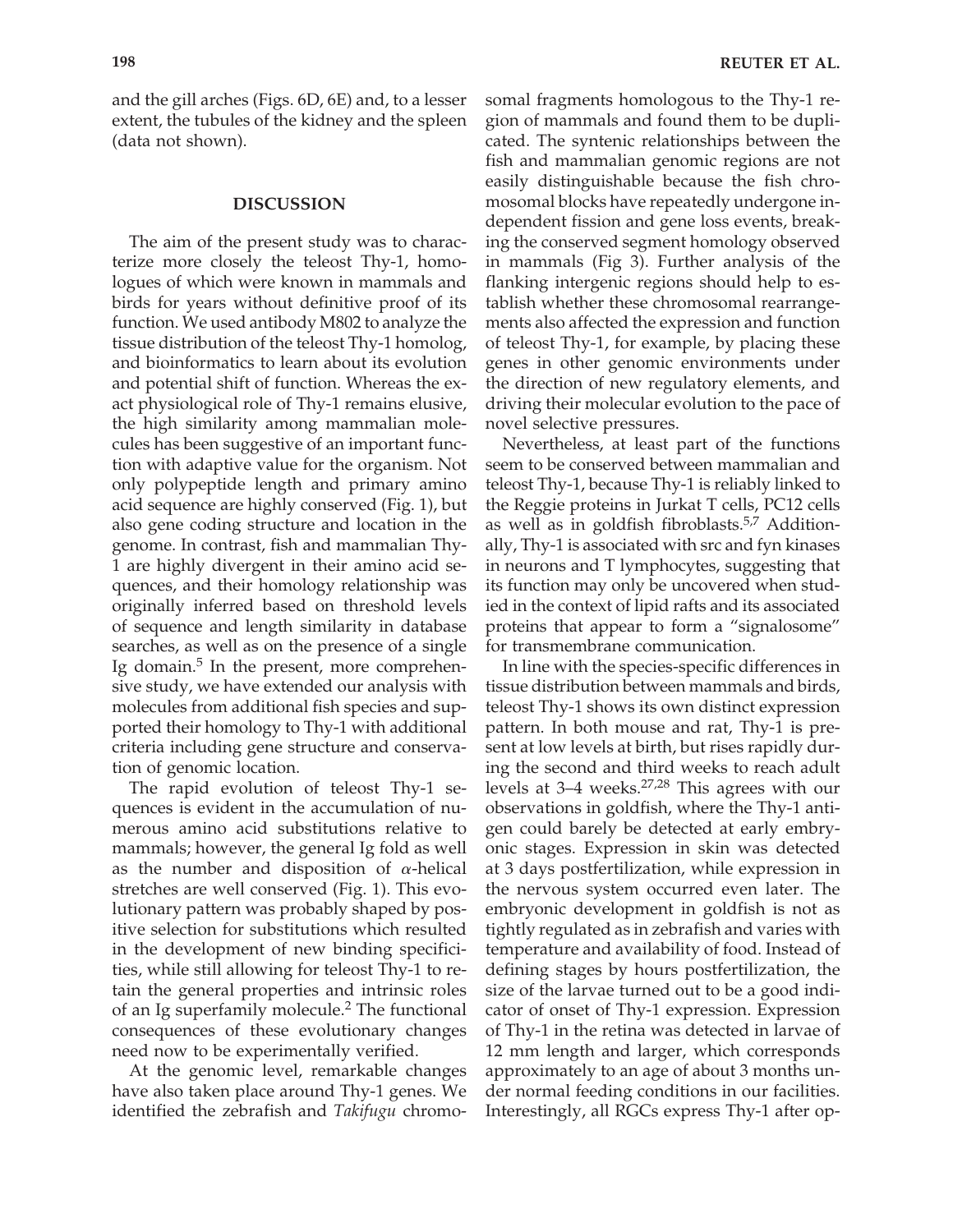tic nerve lesion, even those early RGCs born before the fish reached a length of 12 mm, and which had not expressed Thy-1 at any previous stage of development.

In all vertebrate species studied in detail, including adult goldfish, the brain has been the only tissue in which Thy-1 is consistently present in large amounts. $29,30$  In rodents, Thy-1 was detected in large amounts in the cerebral hemispheres, slightly less in brainstem, cerebellum, and spinal cord, and considerably less in peripheral nerves. $28,30$  In chicken, the highest Thy-1 concentration was seen in the forebrain which contains the highest density of synapses, followed by the midbrain, the brainstem, and spinal cord.<sup>23</sup>

The strongest expression in the goldfish was in brain regions dealing with sensory information processing (i.e., the vagal, facial, and glossopharyngeal lobes as well as in the vagal and facial nerves). The crucian carps, as most cyprinids, have an enormous number of taste buds in their mouth, the palatal organ, the gill region, and over the whole body surface. $24$ Taste buds, wherever they are located, are innervated by fibers from the VII, IX, and X cranial nerves.<sup>24</sup> The vagal lobe is recipient of gustatory information sensed by the taste buds located in the intraoral cavity, whereas the facial lobe processes gustatory information perceived by taste buds on the lips and external skin of the head. $31$  In addition, changes in the intestinal microenvironment are sensed by vagal primary afferent fibers.<sup>32</sup>

Thus, the present staining pattern of Thy-1 in goldfish correlates well with the gustatory systems, and those organs where gustatory information is sensed are labeled: the palatal organ, the gill arches, the skin, cells in the intraoral cavity, and nerve cells in the intestine, as well as the nerves that transport the information (VII, IX, and X) to the medullary gustatory centers (vagal, facial, and glossopharyngeal lobes). In addition, subpopulation of neurons in the olfactory lobe that extend their axons into the telencephalon are also labeled intensely. Therefore, it seems that the sensory systems that are involved in finding and sorting of food are Thy-1 positive in adults.

Outside the central nervous system, Thy-1 staining occurs in certain connective tissues

such as the swim bladder and cartilage, in epithelia and blood vessels, the gill arches, and in specific cells in the palatal organ, kidney, and intestine. These findings are consistent with the tissue distribution of Thy-1 in higher vertebrates, where Thy-1 has been detected in some, but not all collagen-containing connective tissues $33$  such as kidney basement membrane, capillaries, and skin, as well as in nerve cells of the intestine and in different epithelia. However, the intensity and specific expression pattern varies considerably between species. Moderate staining of the teleost spleen is in accordance to the situation in rat, $34$  dogs, and humans,<sup>19</sup> where also moderate amounts of Thy-1 could be detected, but in contrast to the situation in sheep<sup>35</sup> where Thy-1 expression is reportedly strong. Strong staining of the basement membranes of the kidney tubules has been reported in rat and human, but not in mouse, $33$  whereas staining of the epidermis has been reported for human microvascular endothelium and perivascular dendritic cells<sup>36</sup> as well as murine epidermis.<sup>37</sup>

Therefore, the findings outlined above are consistent with those reported for Thy-1 in other species and underline the developmental and tissue-specific regulation of Thy-1. They also predict a function of Thy-1 in teleost sensory gustatory systems which may be an evolutionarily old function of Thy-1.

# **ACKNOWLEDGMENTS**

The authors thank Dr. Christian Leppert for earlier contributions to this work.

#### **REFERENCES**

- 1. Cohen FE, Novotny J, Sternberg MJ, Campbell DG, Williams AF. Analysis of structural similarities between brain Thy-1 antigen and immunoglobulin domains. Evidence for an evolutionary relationship and a hypothesis for its functional significance. *Biochem J* 1981;195:31–40.
- 2. Williams AF, Gagnon J. Neuronal cell Thy-1 glycoprotein: homology with immunoglobulin. *Science* 1982; 216:696–703.
- 3. Campbell DG, Gagnon J, Reid KB, Williams AF. Rat brain Thy-1 glycoprotein. The amino acid sequence,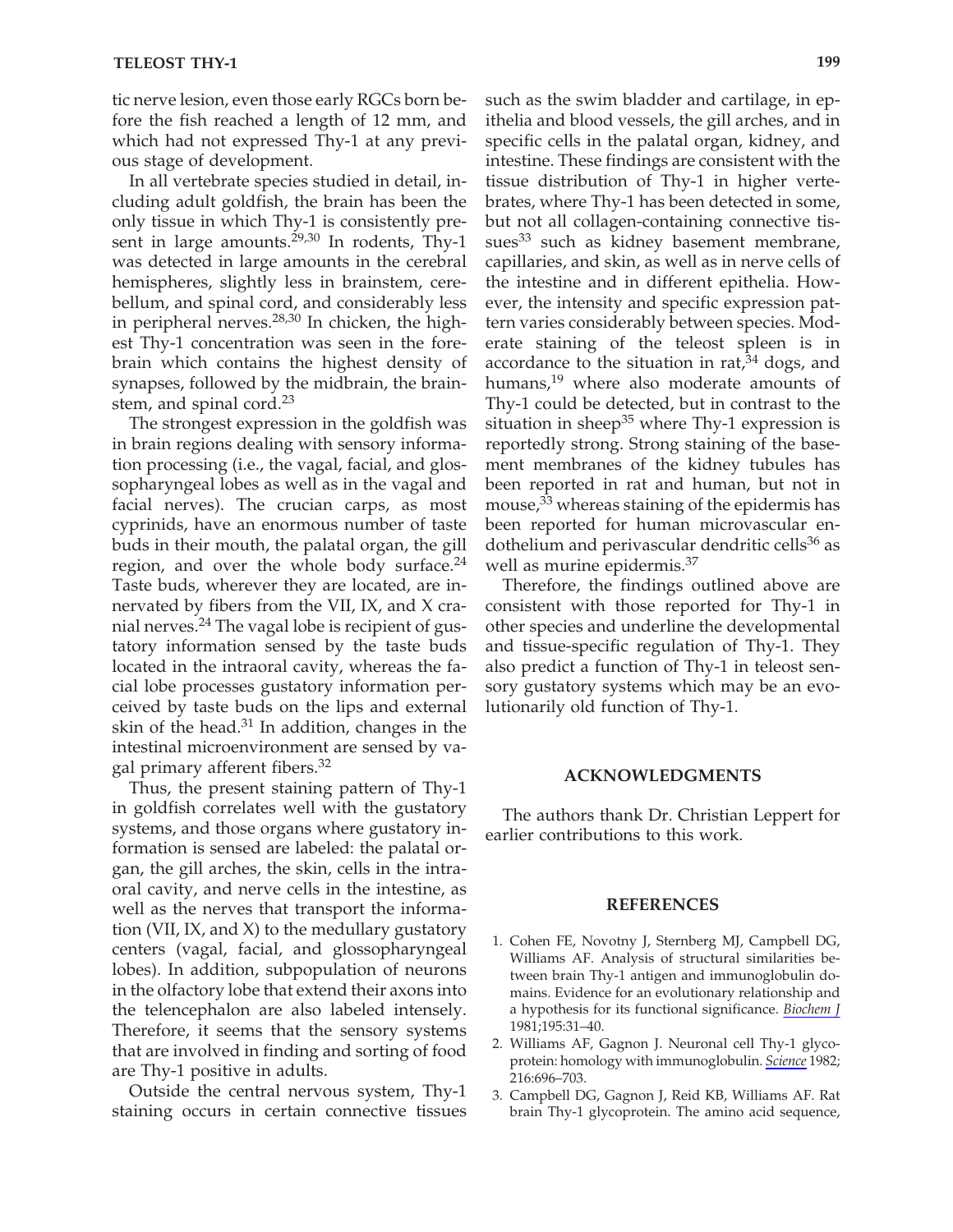disulphide bonds and an unusual hydrophobic region. *Biochem J* 1981;195:15–30.

- 4. Dowsing BJ, Gooley AA, Gunning P, Cunningham A, Jeffrey PL. Molecular cloning and primary structure of the avian Thy-1 glycoprotein. *Brain Res Mol Brain Res* 1992;14:250–260.
- 5. Deininger SO, Rajendran L, Lottspeich F, Przybylski M, Illges H, Stuermer CAO, Reuter A. Identification of teleost Thy-1 and association with the microdomain/lipid raft reggie protins in regenerating CNS axons. *Mol Cell Neurosci* 2003;22:544–554.
- 6. Cooper, EL, Mansour MH. Distribution of Thy-1 in invertebrates and ectothermic vertebrates. *Immunol Ser* 1989;45:197–219.
- 7. Stuermer CAO, Lang DM, Kirsch F, Wiechers M, Deininger SO, Plattner H. Glycosylphosphatidyl inositol-anchored proteins and fyn kinase assemble in noncaveolar plasma membrane microdomains defined by reggie-1 and -2. *Mol Biol Cell* 2001;12:3031– 3045.
- 8. Haeryfar SM, Al-Alwan MM, Mader JS, Rowden G, West KA, Hoski DW. Thy-1 signaling in the context of costimulation provided by dendritic cells provides signal 1 for T cell proliferation and cytotoxic effector molecule expression, but fails to trigger delivery of the lethal hit. *J Immunol* 2003;171:69–77.
- 9. Leyton L, Schneider P, Labra CV, Ruegg C, Hetz CA, Quest AF, Bron C. Thy-1 binds to integrin beta(3) on astrocytes and triggers foration of focal contact sites. *Curr Biol* 2001;11:1028–38.
- 10. Avalos AM, Labra CV, Quest AFG, Leyton L. Signalling triggered by Thy-1 interaction with beta(3) integrin on astrocytes is a essential step towards unraveling neuronal Thy-1 function. *Biol Res* 2002;35: 231–238.
- 11. Tiveron MC, Barboni E, Pliego Rivero FB, Gormley AM, Seeley PJ, Grosveld F, Morris R. Selective inhibition of neurite outgrowth on mature astrocytes by Thy-1 glycoprotein. *Nature* 1992;355:745–748.
- 12. Barlow JZ, Kelley KA, Bozdagi O, Huntley GW. Testing the role of the cell-surface molecule Thy-1 in regeneration and plasticity of connectivity in the CNS. *Neuroscience* 2002;111:837–852.
- 13. Morris RJ, Beech JN, Brber PC, Raisman G.. Early stages of Purkinje cell maturation demonstrated by Thy-1 immunohistochemistry on postnatal rat cerebellum. *J Neurocytol* 1985;14:427–452.
- 14. Morris RJ, Beech JN, Barber PC, Raisman G. Late emergence of Thy-1 on climbing fibers demonstrates a gradient of maturation from the fissures to the folial convexities in developing rat cerebellum. *J Neurocytol* 1985;14:453–467.
- 15. Xue GP, Pliego Rvero B, Morris RJ. The surface glycoproten Thy-1 is excluded from growing axons during development: a study of the expression of Thy-1 during axogenesis in hipocampus and brain. *Development* 1991;112:161–176.
- 16. Xue GP, Morris R. Expression of the neuronal surface glycoprotein Thy-1 does not follow appearance of its

mRNA in developing mouse Purkinje cells. *J Neurochem* 1992;58:430–440.

- 17. Raff MC. Surface antigenic markers for distinguishing T and B lymphocytes in mice. *Transplant Rev* 1971;6:52–80.
- 18. Acton RT, Morris RJ, Williams AF. Estimation of the amount and tissue distribution of rat Thy-1 antigen. *Eur J Immunol* 1974;4:598–602.
- 19. Dalchau R, Fabre JW. Identification and unusual tissue distribution of the canine and human homologues of Thy-1 (theta). *J Exp Med* 1979;149:576–591.
- 20. Gordon JW, Chesa PG, Nishimura H, Rettig WJ, Maccari JE, Endo T, Seravalli E, Seki T, Silver J. Regulation of Thy-1 gene expression in transgenic mice. *Cell* 1987;50:445–452.
- 21. Schulte T, Paschke KA, Laessing U, Lottspeich F, Stuermer CA. Reggie-1 and reggie-2, two cell surface proteins expressed by retinal ganglion cells during axon regeneration. *Development* 1997;124:577–87.
- 22. Lang DM, Lommel S, Jung M, Ankerhold R, Petrausch B, Laessing U, Wiechers MF, Plattner H, Stuermer CA. Identification of reggie-1 and reggie-2 as plasma membrane-associated proteins which cocluster with activated GPI-anchored cell adhesion molecules in noncaveolar micropatches in neurons. *J Neurobiol* 1998;37:502–523.
- 23. Sinclair CM, Bartlett PF, Greig DI, Jeffrey PL. Distribution of Thy-1 in the avian nervous system: immunohistochemical and absorption analyses with a monoclonal antibody. *Brain Res* 1986;398:91–105.
- 24. Morita Y, Ito H, Masai H. Central gustatory paths in the crucian carp, *Carassius carassius*. *J Comp Neurol* 1980;191:119–132.
- 25. Morita Y, Murakami T, Ito H. Cytoarchitecture and topographic projections of the gustatory centers in a teleost, *Carassius carassius. J Comp Neurol* 1983;218: 378–394.
- 26. Morita Y, Finger T. Topographic and laminar organization of the vagal gustatory system in the goldfish, *Carassius auratus. J Comp Neurol* 1985;238:187–201.
- 27. Douglas TC. Occurrence of the theta-like antigen in rats. *J Exp Med* 1972;136:1054–1062.
- 28. Reif AE, Allen JMV. The AKR thymic antigen and ist distribution in leukemias and nervous tissues. *J Exp Med* 1964;120:412–433.
- 29. Birnbaum G. Studies on brain-thymus cross-reactive antigens. *Brain Res* 1975;84:111–121.
- 30. Barclay AN, Hyden H. Localization of the Thy-1 antigen by immunofluorescence on neurons isolated from rat brain. *J Neurochem* 1979;32:1583–1586.
- 31. Atema J. Structures and functions of the sense of taste in the catfish. *Brain Behav Evol* 1971;4:273–294.
- 32. Ward SM, Bayguinov J, Won KJ, Grundy D, Berthoud, HR. Distribution of the vanilloid receptor (VR1) in the gastrointestinal tract. *J Comp Neurol* 2003;465:121–135.
- 33. Morris RJ, Ritter MA. Association of Thy-1 cell surface differentiation antigen with certain connective tissues in vivo. *Cell Tissue Res* 1980;206:459–475.
- 34. Acton RT, Pfeiffer SE. Distribution of Thy-1 differen-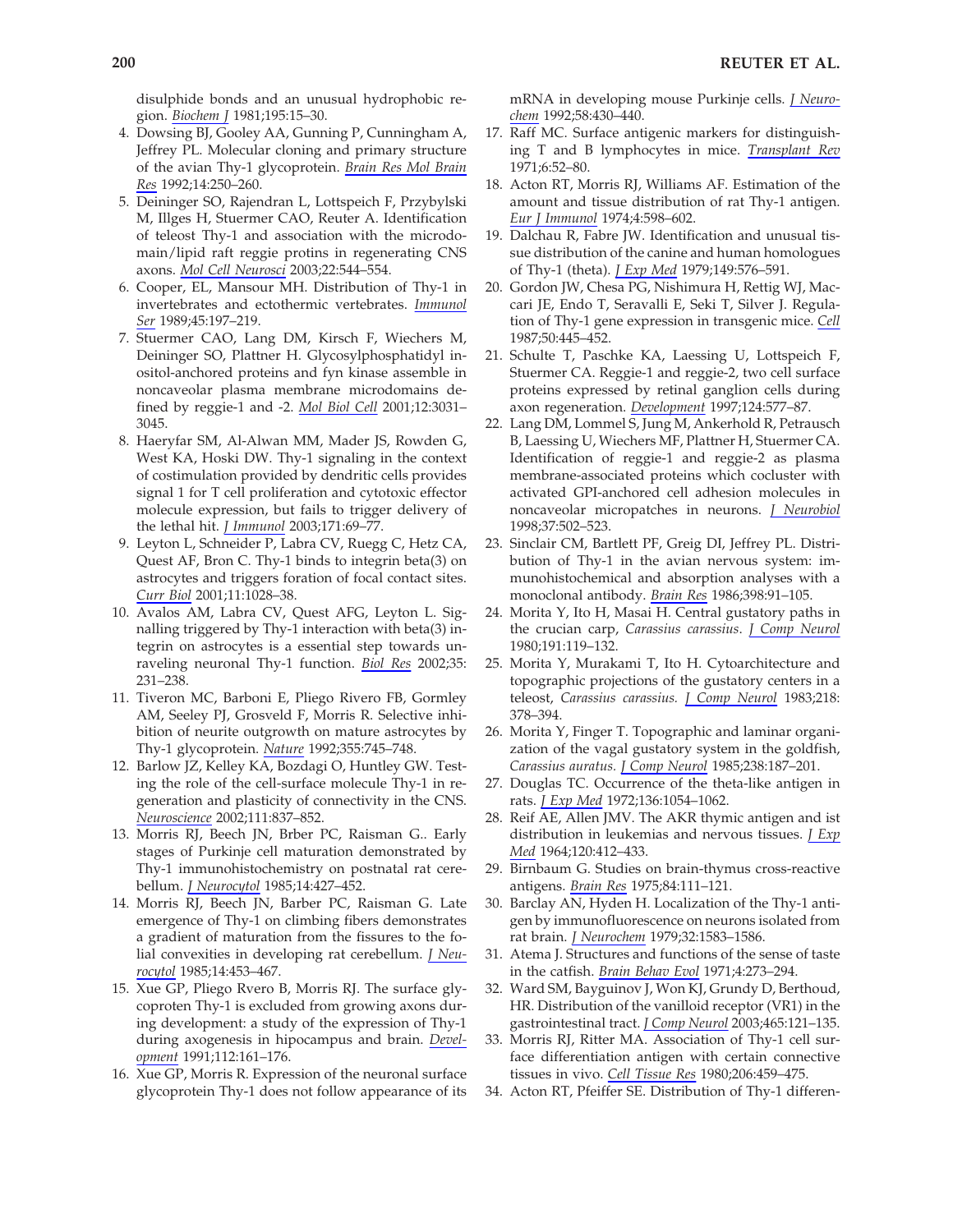tiation alloantigen in the rat nervous system and a cell line derived from a rat peripheral neurinoma. *Dev Neurosci* 1978;1:110–117.

- 35. Sheldrake RF, Crocker BD, Husband AJ, Rostas JAP. Isolation and purification of a Thy-1–like glycoprotein from sheep brain and its distribution in ovine tissues. *Res Vet Sci* 1987;42:358–364.
- 36. Fivenson DP, Douglass MC, Nickoloff BJ. Cutaneous expression of Thy-1 in mycosis fungoides. *Am J Pathol* 1992;141:1373–1380.
- 37. Tschachler E, Schuler G, Hutterer J, Leibl H, Wolff K, Stingl G. Expression of Thy-1 antigen by murine epidermal cells. *J Invest Dermatol* 1983;81:282–285.
- 38. Geisler R, Rauch GJ, Baier H, van Bebber F, Bross L, Dekens MP, Finger K, Fricke C, Gates MA, Geiger H, Geiger-Rudolph S, Gilmour D, Glaser S, Gnugge L, Habeck H, Hingst K, Holley S, Keenan J, Kirn A,

Knaut H, Lashkari D, Maderspacher F, Martyn U, Neuhauss S, Neumann C, Nicolson T, Pelegri F, Ray R, Rick JM, Roehl H, Roeser T, Schauerte HE, Schier AF, Schoenberger U, Schoenthaler H-B, Schulte-Merker S, Seydler C, Talbot WS, Weiler C, Nuesslein-Volhard C, Haffter P. A radiation hybrid map of the zebrafish genome. *Nat Genet* 1999;23:86–89.

> Address reprint requests to: *Alexander Reuter University of Konstanz Department of Biology 78457 Konstanz Germany*

*E-mail:* Alexander.Reuter@uni-konstanz.de